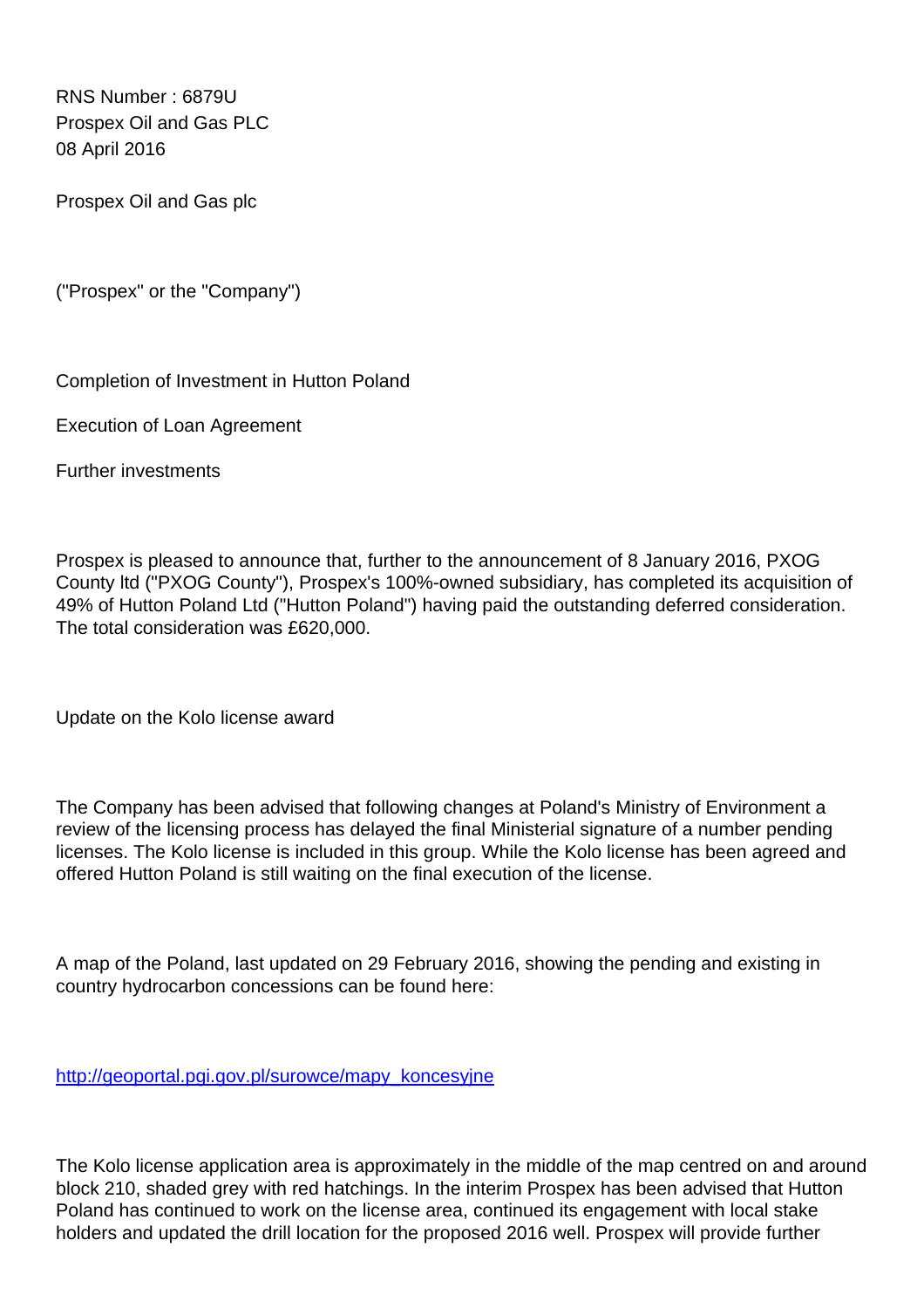updates as and when new information is available.

## Loan

The Company also confirms that PXOG County has today entered into a loan agreement with Hutton Energy Limited ("**Hutton**") to borrow £490,000. The loan is interest bearing from the date of the Kolo License award at LIBOR plus 2%. The loan and interest accrued are repayable on the latter of 31 August 2016 or 90 days after the unconditional award of the Kolo License. The loan is secured against PXOG County's shares and loan notes in Hutton Poland. Hutton Energy's recourse in default is limited to PXOG County's shares and loans note in Hutton Poland.

## Further Investments

Prospex is also pleased to announce further additions to its investment portfolio. In addition to the portfolio that is inherent within the Hutton Poland stake announced above, the directors believe these additional investments give the portfolio some further diversity providing exposure to a wider range of market capitalisations, up and downstream activities, and geopolitical risks.

The investments and individual rationale behind each are set out below:

Elephant Oil Limited ("Elephant")

The Company has today acquired 587,120 new Ordinary Shares in Elephant Oil for a consideration of £100,000, and now holds a 2.54% interest in the company.

Elephant is a UK based oil exploration company with a focus on onshore West Africa. Its primary asset is Block B, an exploration block in Benin. The directors of Prospex have been following this company for a number of years and believe it is now an ideal time to invest. The directors believe the company has made good progress with its asset in this time and to a level that Prospex believe that industry interest may lead to a significant event that can unlock the company's intrinsic value.

The board believe that African oil and gas assets valuations have reset themselves having stayed higher for longer before the correction in hydrocarbon prices and believe the investment is consistent with the Company's investment strategy being a minority position in an unquoted company with the potential for growth. The investment increases the range of investments by introducing an additional upstream element to the portfolio.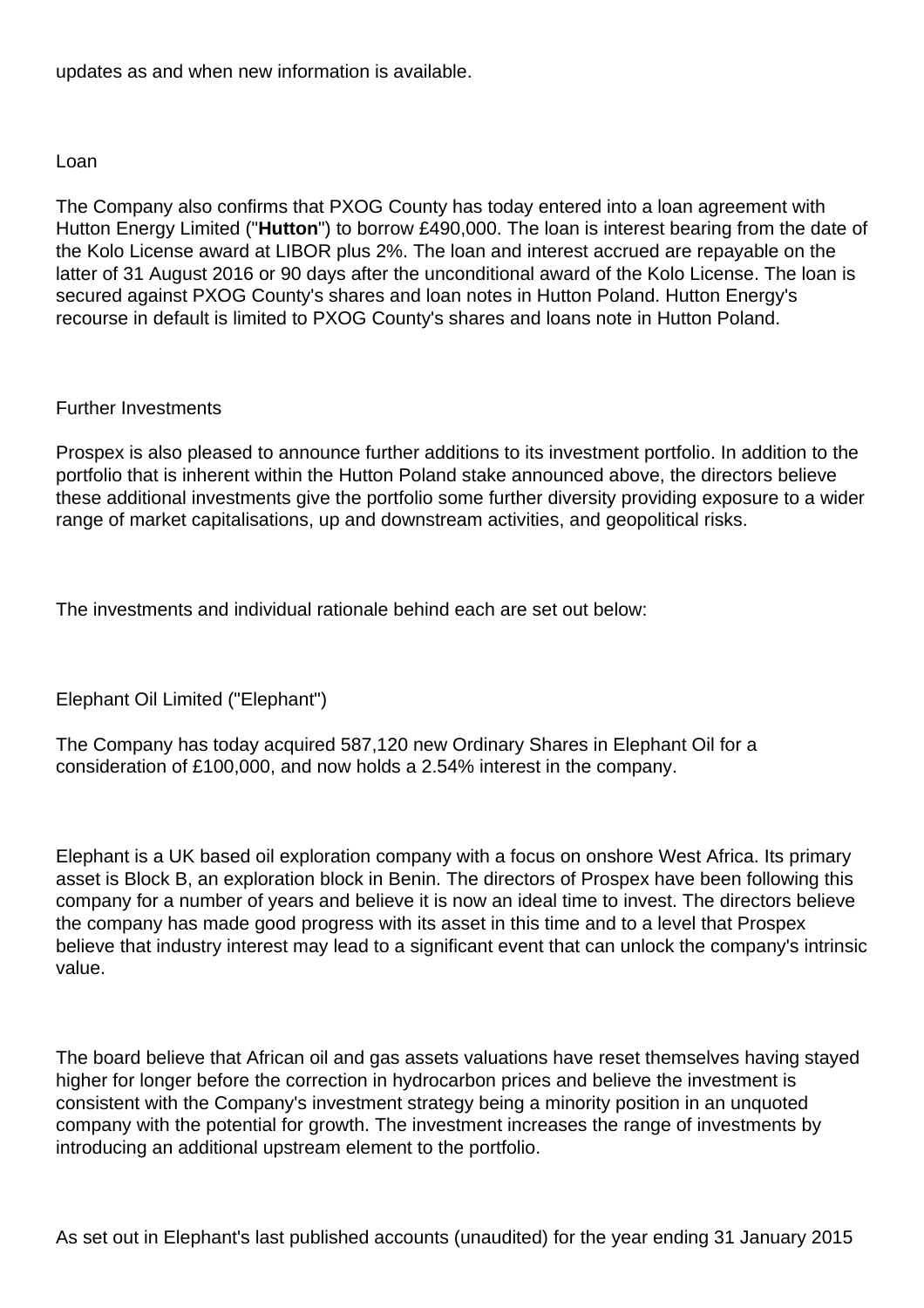the company reported zero revenue, a loss before taxation of £196,044 and total assets of £1,799,301.

For additional information please see Elephant Oil's website <http://elephant-oil.com/>

Gavin Burnell, a director of Prospex, is a non-executive director of Elephant and holds 9% of the issued share capital of Elephant. It is intended that Gavin Burnell will step down as a director of Elephant going forward.

## **OMV Aktiengesellschaft** ("OMV")

The Company has acquired 2,300 Ordinary Shares in OMV for a consideration of €55,418, through the market. OMV is the parent company of the OMV group, an integrated group of Oil and Gas companies headquartered in Austria. Its upstream operations are focused Central Eastern Europe, the North Sea and the Middle East and Africa. The downstream has refining, gas stations and they operate gas pipelines and storage facilities. The investment is consistent with the Company's investment strategy being a minority position in a quoted company with the potential for growth and income. The directors believe the investment increases the range of investments held by Prospex and introduces a broader range of downstream elements to the portfolio.

In OMV's last published audited accounts, for the year ending 30 December 2015, the company reported Sales of €108,568,505, Net Loss Before Taxation of €631,729,121 and Total Assets of €14,258,312,502.

For additional information please see OMV's website <http://www.omv.com>

Bill Smith, Prospex Chairman, commented:

"We are pleased to be moving forward with our investments. Whilst the delay in the Kolo license is frustrating we take it as positive that the new Polish administration is addressing the matter in such a positive manner. Work on the ground has continued and this should allow rapid progress of the assets from this stage. We believe the further investments all reflect good opportunities to take the Company forward and build out the investment portfolio"

David Messina, Hutton Energy Managing Director, commented on the completion of the Hutton transaction:

"Hutton welcomes the positive step by Prospex to move forward with the Hutton Poland transaction and is encouraged by the work the technical teams have been undertaking over the last three months. On the imminent award of the Concession we are looking forward to progressing the 2016 Kolo drilling program in Poland."